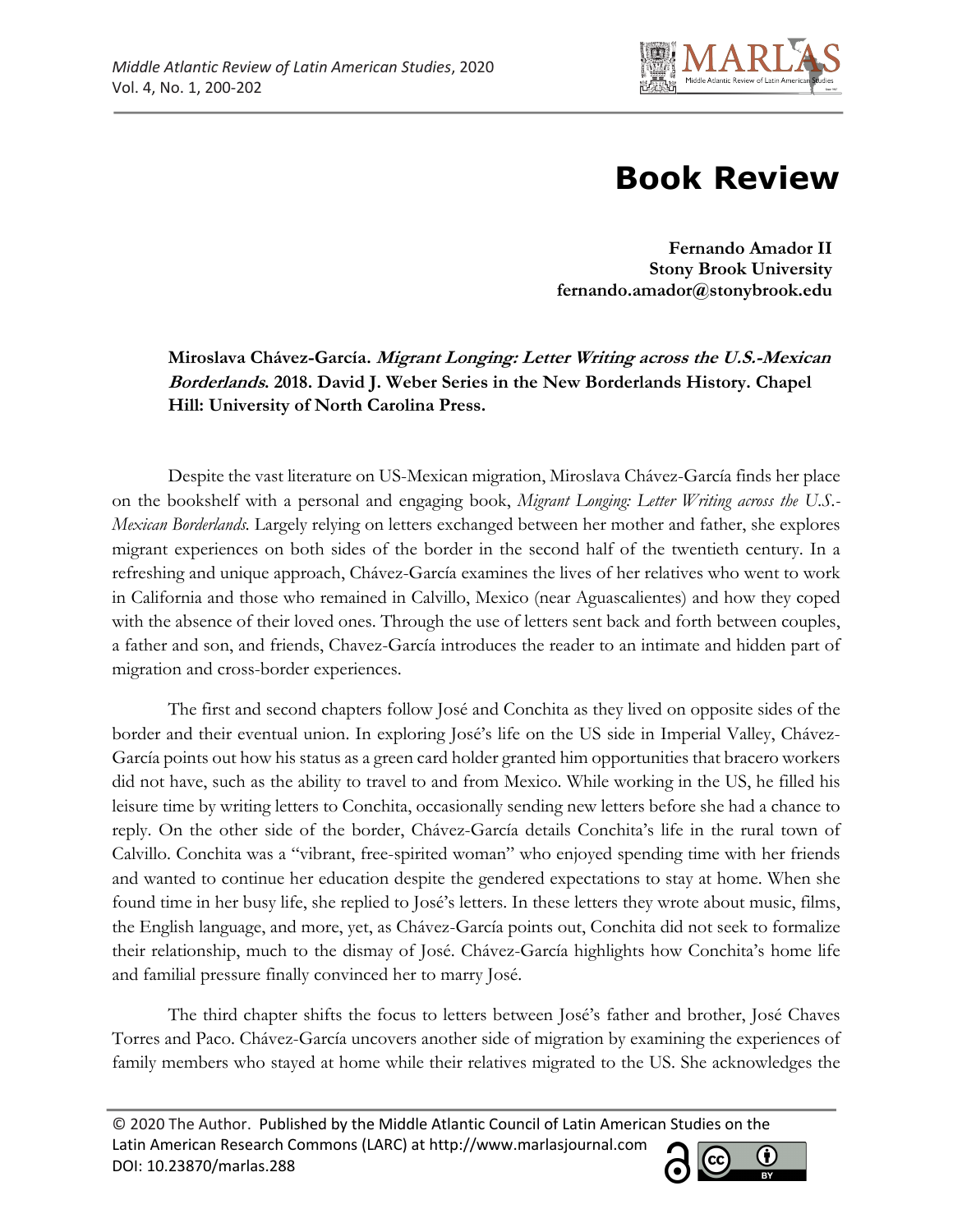## Amador – *Migrant Longing* Book Review

longing migrants felt to return home, see their families, and embrace their partners. However, they lacked the money or time to make the journey. Chávez-García dispels the idea that migrants sought permanent residency in the US by showing that they preferred a circular migration: working in the US and returning to Mexico. However, many were unable to achieve this mobile lifestyle. For instance, Paco, who worked in the US, wanted to answer his father's plea for financial support but did not earn enough money to send, let alone to visit. As Chávez-García explains, migrants in the US faced economic difficulties that complicated their ability to return or send money.

Chapter four follows Paco's relationship with Chonita, Conchita's sister. Chávez-García demonstrates their failed relationship and the difficulties of maintaining a long-distance romance, despite the letter writing and use of a social migration network. Mexican migrants utilized a network of support to reach the US, find work, create community, and survive. Chávez-García shows how Paco and Chonita accessed this same network to keep tabs and acquire information on each another through *chisme* (gossip).

The final chapter details the experiences of Paco's friend, Rogelio Martínez Serna. In this chapter, Chávez-García expands her discussion on the broader social network on which migrants came to depend in order to access work, housing, and even companionship in the US. She also uses Martínez Serna's experiences as an example of how migrants came to perceive the US, imagining wealth, fancy cars, and frequent liaisons. However, Martínez Serna's experiences fell short of these luxurious expectations. In fact, although he reached California and found work, he failed to obtain a green card and the harsh working conditions forced him to return to Mexico.

Chávez-García's analysis of her family letters creates a unique narrative of the borderlands that takes the readers through personal, emotional, and intimate experiences while also tying in economic conditions in Mexico. Although letters form the core of Chávez-García's narrative, she expands her discussion to engage with national and international trends. She includes Mexican political and economic history to show how state policies supported or restricted migration by examining the Mexican Revolution, the Second World War, Mexican industrialization, and the Mexican Miracle. By placing her specific case study in a larger context, she acknowledges the national and international implications of migration. In addition, the experiences of these individuals show that migration is not only a top-down economic and political phenomenon, but also one influenced by personal choices. The transnational, national, and local considerations provide a more holistic picture of US-Mexican migration.

The one complication I find in the book lies in the discussion on the gendering of the male migrant. For instance, in her first chapter she claims that having a green card altered José's gendered identity, but her explanation seems to speak more to his political identity and possibilities as a green card holder. She might be implying that a green card allowed José to embody the traditionally masculine role as the financial earner with more ease compared to undocumented migrants. However, this remains unclear.